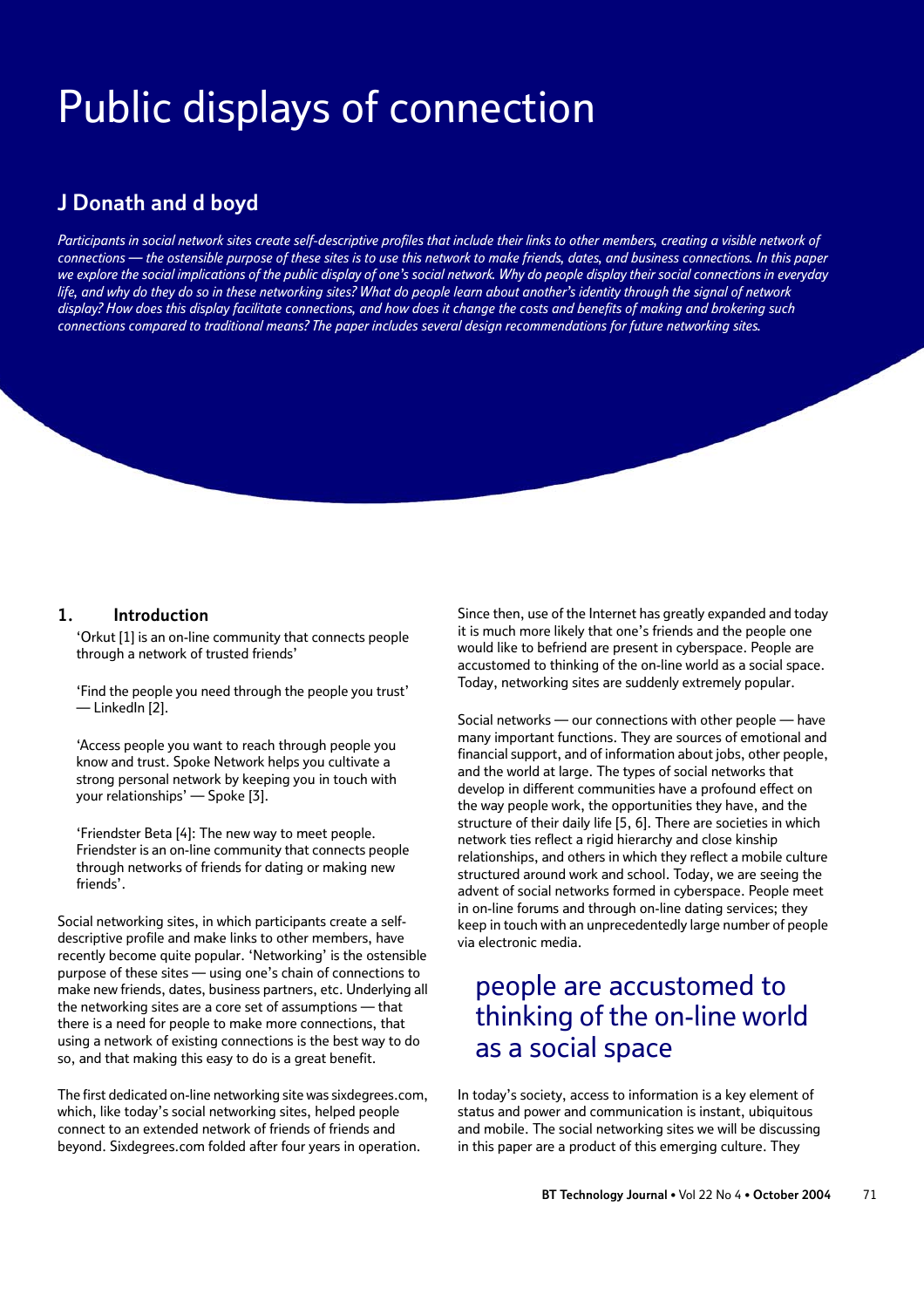function both as environments in which these new ties are formed and as depictions of these networks in the display of individual connections.

Social networking sites are on-line environments in which people create a self-descriptive profile and then make links to other people they know on the site, creating a network of personal connections. Participants in social networking sites are usually identified by their real names and often include photographs; their network of connections is displayed as an integral piece of their self-presentation.

The public display of connections is one of the most salient features of the social sites. The focus of this paper is on the social implications of this display. Why do people display their social connections in everyday life — and why do they do so in these networking sites? What do people learn about another's identity through the signal of network display? How does this display facilitate connections, and how does it change the costs and benefits of making and brokering such connections as opposed to doing so via traditional means?

The profile and network of links are the fundamental features of these sites, but the specific instantiation varies from site to site. The examples and observations in this paper are drawn from several contemporary services, including Friendster [4], Orkut [1], Tribe.net [7], Ryze [8] and LinkedIn [2]. These sites undergo frequent redesign and new ones appear often; thus, while we have grounded our analysis on observation [9], we try to speak generally about approaches to design.

Most networking sites share a similar model of interpersonal links — they are mutual, public, unnuanced, and decontextualised:

- links are mutual: if A shows B as a connection, then B has also agreed to show A as a connection,
- the links are public: they are permanently on display for others to see — here, the sites do differ, e.g. LinkedIn allows you to see only the connections made by your immediate links, and only if they allow it, whereas Orkut allows users to explore freely, and others limit network viewings to a still more broad class of friends of friends of friends,
- the links are unnuanced: there is no distinction made between a close relative and a near stranger one chatted with idly on-line one night,
- the links are decontextualised: there is no way of showing only a portion of one's network to some people — some sites do allow users to adjust the closeness by degree of the people who are to be allowed to see their connections, and within that degree everyone can see all connections (there is no ability to segregate one's links), and similarly for one's profile, and a few sites allow limiting parts of the profile to closer connections, but again connection degree is the only distinction made.

The features of the links in the displays of connection — that are public, mutual, unnuanced, and decontextualised shape the culture that is evolving on these sites.

### **2. What does the display of connections mean?**

In the physical world, people display their connections in many ways. They have parties in which they introduce friends who they think would like — or impress — each other [10, 11]. They drop the names of high status acquaintances casually in their conversation. They decorate their refrigerator with photos. Simply appearing in public with one's acquaintances is a display of connection. These displays serve various purposes. The high status name-dropping may be a deliberate ploy to impress the listener of the speaker's importance or ability to effect some action. The refrigerator display may be prompted by the good feeling engendered by memories of pleasant times with friends [12]. The introductions may be done as a favour, as a way of gaining social capital, or as a way of uniting compatible but disconnected circles [10].

## social status, political beliefs, musical taste, etc, may be inferred from the company one keeps

Seeing someone within the context of their connections provides the viewer with information about them. Social status, political beliefs, musical taste, etc, may be inferred from the company one keeps. Furthermore, knowing that someone is connected to people one already knows and trusts is one of the most basic ways of establishing trust with a new relationship [13, 14]. The reliability of the inferences drawn from these displays varies. The social climber who is continuously dropping the names of famous friends may be taking advantage of the listener's inability to verify the stories to create an impressive but imaginary resumé. An intimate dinner party in which the guests are clearly familiar with the host tells much more about the host's social circle than does a giant loft party where the attendees are only vaguely aware of the evening's provenance. The friends depicted in photos on the refrigerator are likely to be just that — but there does exist a market in faux family photos and other material meant to create the impression of aspired to life and history [15]. How important is the reliability of the information gleaned from the display of connections depends on what one is planning to do with it. If one is simply being entertained by a celebrity-laced story, suspension of disbelief is harmless. Yet, if one is being recruited for an investment scheme the desirability of which is based on claims of association with the rich and famous, a deeper analysis would be sensible.

A useful way of analysing the reliability of displays of connections is to think of them in the framework of signalling theory. This theory, developed in both biology [16—18] and economics [19, 20], describes the relationship between a signal and the underlying quality it represents. Most of the qualities we are interested in about other people — Is this person nice? Trustworthy? Can she do this job? Can he be relied on in an emergency? Would she be a good parent? are not directly observable. Instead, we rely on signals, which are more or less reliably correlated with an underlying quality.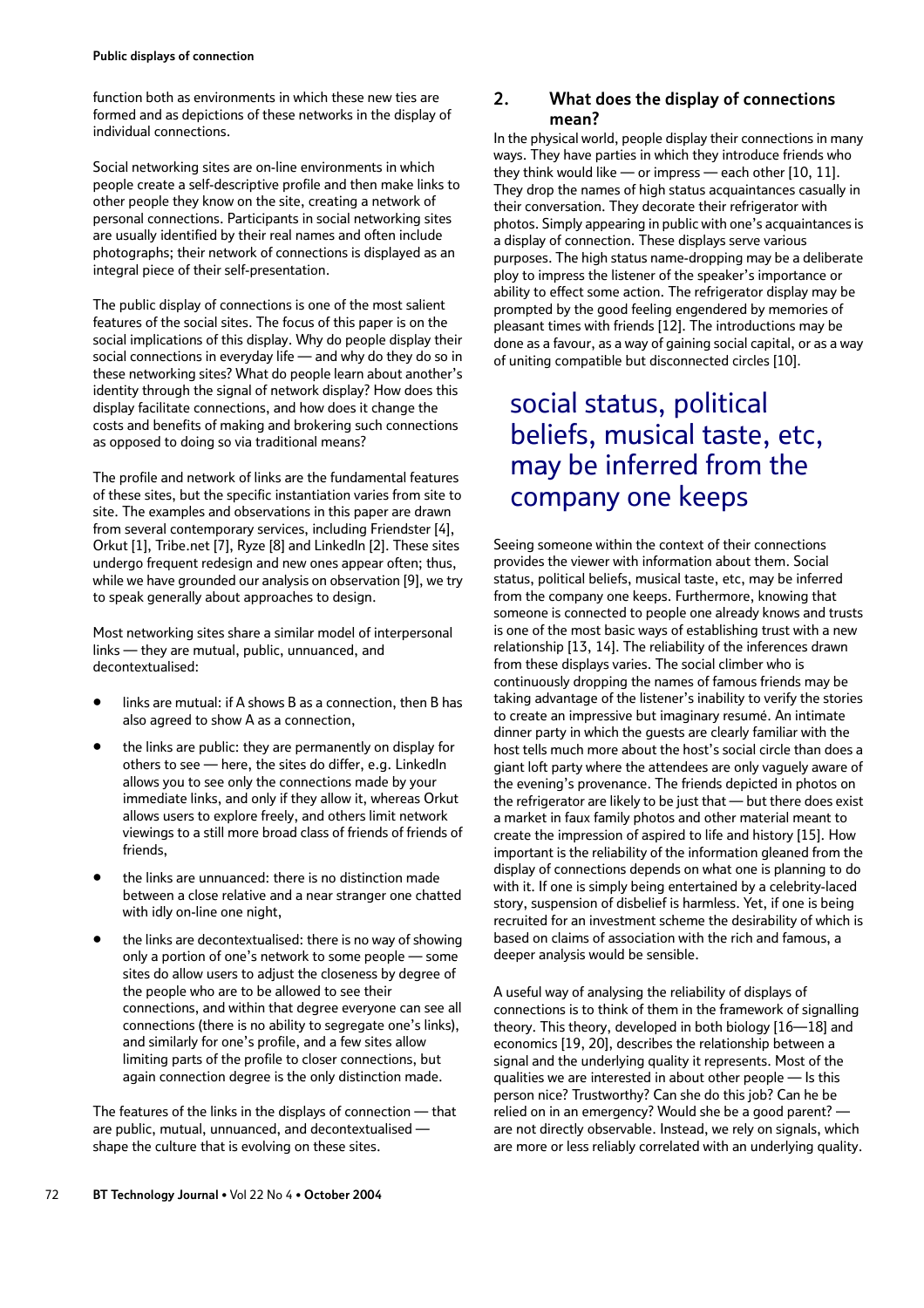Some signals, often termed honest or assessment signals are inherently reliable because they are costly in terms of the quality they are signalling [18]. For example, a fast and energetic gazelle will exhibit a behaviour called 'stotting' when it sees a predator. Instead of running off, it jumps up and down in place, expending a lot of energy and wasting time. This is a reliable signal of its great speed, for a slower animal could not afford to do this and still outrun the predator. Sometimes, the expense of producing and/or assessing a costly signal is too high, and a less costly but also less reliable signal is used [16]. Such signals are often called conventional signals, because the connection between signal and quality exists by convention rather than necessity. For example, driving an expensive car is a signal of wealth, for to own such a car is quite costly in the domain being signalled, in this case money. Yet a car can be rented and thus a person who is unable to afford to buy a late model Jaguar may still be able to drive one around for a few days. If, however, we add the cost of time for extensive observation, we can increase the reliability of the signal. Seeing someone driving the Jaguar month after month is a more reliable signal of their ownership of it than is a single sighting. If one is only casually interested in the financial status of the driver, a long term investment of time in observing them is unnecessary and undesirable and one is likely to be satisfied with the possibly unreliable information gleaned from the less costly signal of a single observation. If the costs of being mistaken are high, then it is worthwhile to invest in the cost of the assessment signal, which in this case is the monetary investment of the driver and the temporal investment of both driver and observer.

### the reliability of social connections can be analysed in terms of signalling theory

There is another important source of costs in determining the reliability of a signal and that is reputation and the ability of receivers to punish deceivers. In a system where interactions are not repeated and there is no communication within a community, receivers must rely on the signal alone. Yet in a situation in which there is persistent identity and repeated interaction, receivers can punish deceivers through the social mechanism of reputation. Here, the information gleaned through experience by an individual can spread through a community. The deceptive signaller then pays a cost in terms of difficulty in finding future interaction partners, etc. This is an important concept in evaluating social networking displays, for they place the individual within a social context that fosters co-operation through the structure of reputation maintenance.

Signalling theory focuses our analysis of the displays of connection in social networking sites on questions such as: What are the qualities that are being represented by the signal of the network display? What are the costs of producing these displays? What are the benefits that can come from them? What are the receivers attempting to discern? What are the costs they will bear if the signal is deceptive? It also focuses

our attention on the signalling value of the network itself what are the implications of an articulated social network, that is, a network in which the connections are explicitly depicted, in terms of reputation and the costs that a deceived receiver can impart?

#### **3. Displaying connections to verify personal identity and ensure co-operation**

A public display of connections is an implicit verification of identity. In order to understand the significance of this, we start by briefly discussing how widespread less reliable identity representations are in the on-line world. We then discuss two predictions that can be made about the effect of a public display of connections. First, since one's connections are linked to one's profile, which they have presumably viewed and implicitly verified, it should ensure honest selfpresentation. Secondly, since the display makes one's connections and the means of contacting them public, it should ensure co-operative behaviour by putting one's reputation on the line with all transactions, for an unhappy date or client, etc, can easily contact the connections. The section concludes with a discussion of displays of connection and identity theft.

#### *3.1 Verifying personal identity*

Identity deception is prevalent in the on-line world. In the real world the body anchors identity, making it both singular and difficult to change. Identity deception, though not unheard of, is difficult — convincingly representing oneself as a member of the opposite gender is quite costly, requiring extensive makeup, costuming, and possibly surgery, while portraying oneself as a different person requires acquiring another's documents, avoiding known acquaintances, and risking a lengthy incarceration. On-line, identity is mutable and unanchored by the body that is its locus in the real world [21]. In many situations, creating pseudonyms has little cost and if one ruins the on-line reputation tied to one screen name, it is simple to acquire a new name and return afresh [22]. Behind the new name is the same problematic person, but the equivalence between the disreputable old name and the clean new name — the fact that they are both names for the same person — is invisible.

In some situations, such as game playing, the ease of creating imaginary personas and unsullied pseudonyms is acceptable. But for many purposes, such as providing support, exchanging goods and services, finding friends and seeking employees, it is not. Here, the cost of being deceived can be quite high, and it is worthwhile for people to assume and demand greater costs in order to be more confident in their belief in the other's identity.

A public display of connections can be viewed as a signal of the reliability of one's identity claims. If I write a description of myself for strangers to read, it is easy to prevaricate. Yet if I take that description and ask a number of people who know me to link to it and implicitly vet it, this should increase the reliability of the description. In theory, the public display of connections found on networking sites should ensure honest self-presentation because one's connections are linked to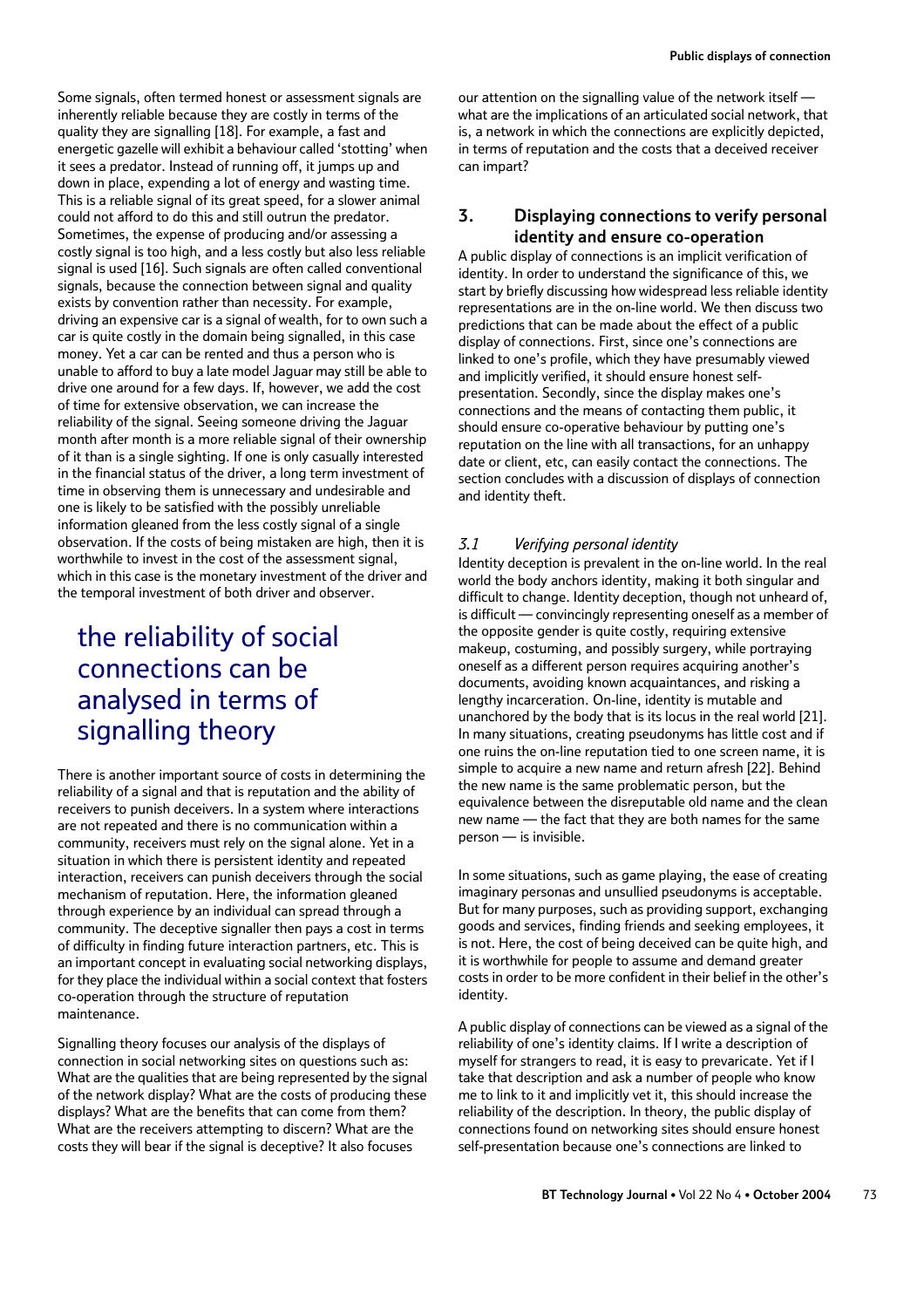one's profile; they have both seen it and, implicitly, sanctioned it.

A comparison of identity presentation in contexts with and without social networks can be made by comparing social networking sites and dating sites. Both are used to find dates and both feature self-written profiles. They differ in that the dating sites are pseudonymous and have no display of connection while the network sites feature real names and displays of connection. Dating sites are thriving, with millions of users reportedly every month [23]. Yet there have also been numerous reports of identity deception in such sites, ranging from the relatively innocuous misrepresentation of personal appearance and achievements, to more serious deceptions about marital status and intentions. The costs of creating a deceptive dating site profile are relatively low and are often not in the domain being advertised. For example, stating 'I am a kind, thoughtful and romantic person' does not impose any costs on one's kindness or romantic nature and requires little thought. Social networking sites should be more reliable. The use of one's real name and the network both imply that if one were to prevaricate extensively in one's profile, real acquaintances would see this and presumably, make some rebuke — or at least, one would be embarrassed to be seen exaggerating accomplishments in front of one's friends. More serious deceptions, such as a married person posing as an available single, are far more difficult to perform in a networking site. In order to remain innocent in the eyes of one's friends and family one would need to create a new persona and then surround oneself with invented friends and very weak ties or would need to appear as acutely alone. Appearing on a networking site with a full network of acquaintances is a relatively reliable signal that one's participation on the site is within the boundaries of acceptable behaviour within that network.

Does this mean that the display of connections on social networking sites makes the presentation of identity in these environments very reliable? If the connections listed on the profile were always a) real people who b) knew the subject and c) would impose sanctions on false self-portrayals, then yes, these sites would be quite reliable. Yet these assumptions do not always hold.

#### • Real people

It is possible that the connections listed are not real people. There is often little or no verification of people when they sign up to join most networking sites. It is easy to create a false persona; the costs lie in building the network. The determined deceiver can create a series of false profiles and have them link to each other, creating the illusion of a network of well-connected participants. The cost here is the effort required to create these multiple personas. This cost is dependent on the registration requirements of the site and sites that make registration more difficult raise the cost and lower the likelihood of such deception. Today, most sites are free. Some require an invitation from an existing member, but it would be possible simply to invite the made-up profiles oneself. A site that requires an invitation from an existing member AND that keeps the host member's name on the invitee's profile (which is seldom if ever done today)

would make the cost of creating a circle of deception higher, by making it possible to trace the chain of links to a real person. While such elaborate deceptions are rare, if the benefits of creating a believable but false persona are high enough, it is likely that they will occur. Sites that value their own reputation as a place where people can find trustworthy others should be cognisant of the value of registration costs and of maintaining invitation chains.

• Who knew the subject

It is possible that the connections are real people, but that they do not know the subject. The culture of the networking sites varies. In some, it is common for strangers to happen upon an interesting profile, and contact the person requesting a connection; in others, it is common for people to link only to others they do know. Linking to externally unknown people became so common on Friendster that the phrase 'she's not my friend, she's my friendster' [9] arose to explain the relationship one has with a person known only through that site. This is not inherently bad — after all, the social sites are designed to help people meet and linking to one another is the obvious action to take upon introduction in this environment. The drawback is that this ease of meeting means that the degree of acquaintanceship signified by a link may be very minimal. If the people on someone's display of connections do not know the subject in real life, they have no way to verify the profile — they, like the receiver, know only the on-line presentation and thus they do not add new information. One cost here is that it can take more effort to get strangers to agree to link to you than real friends; friends, upon receiving the link request, are likely to say yes (the cost of establishing the relationship has already been paid) whereas a stranger is more likely to refuse such requests. What would make someone agree to link to a complete stranger? One possibility is that they simply want more links — perhaps they are a newcomer to the site and feel conspicuous in the small size of their network or they may be one of the participants who is seeking to build as large a network as they can. Another possibility is that the link seeker has created a particularly intriguing profile and people agree to link to it  $-$  or even seek out links with it — because it is so well crafted or features an aesthetic or political viewpoint they wish to espouse. By paying the cost of carefully crafting an interesting profile one can make more connections. Here we see how the various meanings of a link can be conflated by different participants — a link may be made in response to appreciation of a witty entry, and yet be interpreted as meaning that the linked people know each other.

Furthermore, a connection may know the subject, but not all aspects of his or her personality, work history, etc. Relationships are contextual — a friend known as a supportive shoulder to lean on may not be recognisable as the ruthless poker player or somewhat lax manager he or she also is. Identity is faceted [24]; we have different interests, beliefs, traits, etc, and share different ones with different people. Feld's [10] formulation of how networks form uses the word 'focus' to encompass the different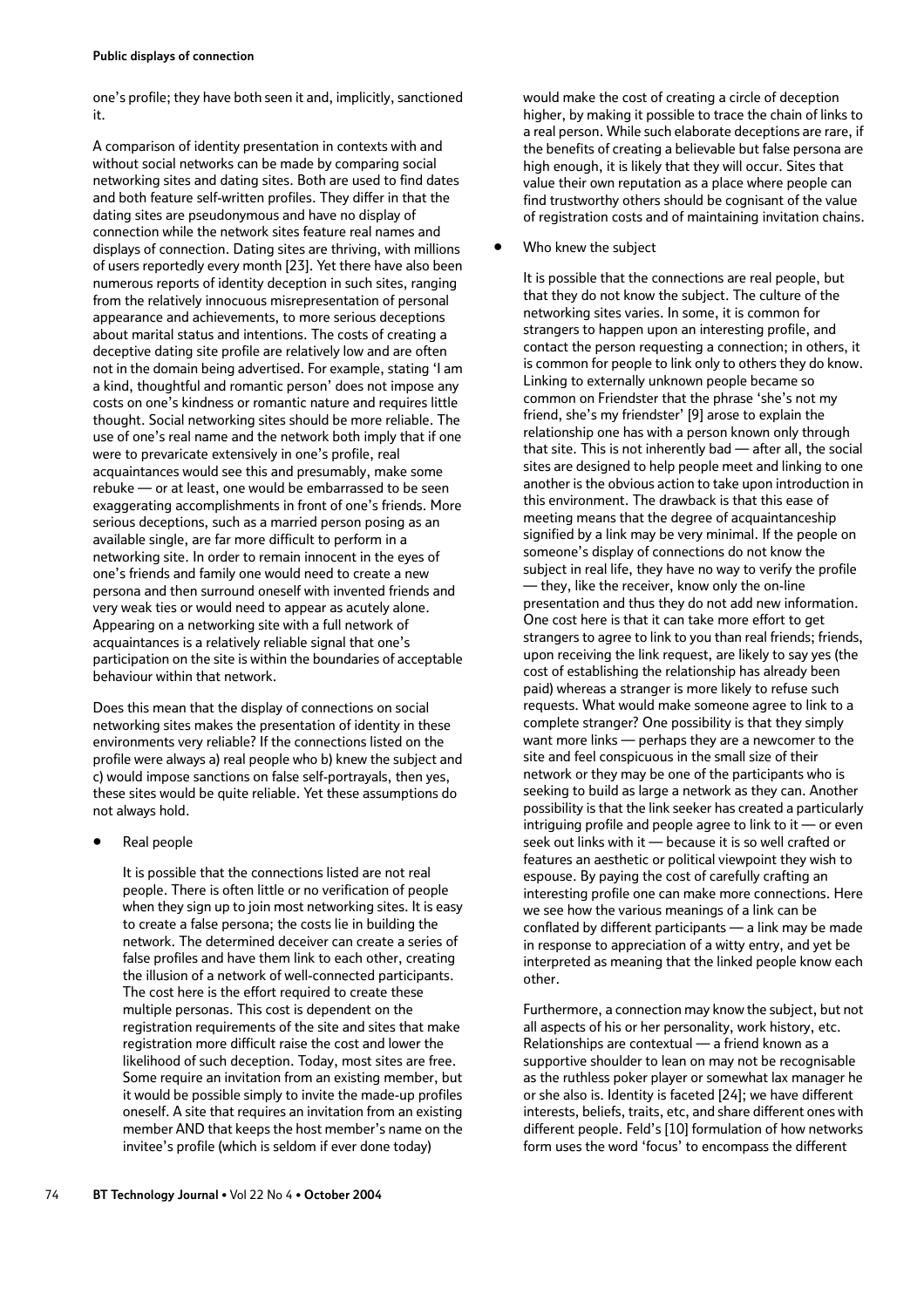situations, people, ideas, etc, that bring people together. These foci, he pointed out, organise the structure of social networks because they are the circumstances and reasons people meet each other and form ties with each other. The type of information that flows through a tie, whether about the person or about the world at large. depends on the focus that brought them together and on the shared facets of their identity.

The subject's profile may touch upon various facets of his or her identity, and those who are displayed as links may know only some of these. Other claims in the profile may be untrue, yet unquestioned by friends and colleagues, who may simply assume this is an aspect of their acquaintance about which they do not know.

LinkedIn has developed an interesting approach to recognising the focused natured of people's connections. Like several other sites, it includes testimonials, which are comments people write about the subject and which appear alongside the profile and display of connections (see Fig 1 for a sample User Profile page). Unlike links, these need not be reciprocal. They are almost invariably complimentary, since they are displayed at the discretion of the subject (though notions of what is complimentary is quite context dependent). On LinkedIn, these testimonials are situated in specific sections of the profile, rather than as general comments. This is a professional site, aimed at business connections, so the profile sections correspond to different jobs; the testimonials speak about the work the subject did at each work place. The endorsement of one aspect of the profile does not imply any knowledge about the rest. As we will

discuss later in this paper, there are a number of reasons for making a self-presentation more faceted; these situated testimonials are a step in that direction.

Who would impose sanctions

Finally, it is possible that the connections are real people, and they know the subject and know that the profile is deceptive, but they do not care. The culture of the networking sites varies. Some are more playful and participants may see them as an environment for performative expression. On Orkut, a law professor lists his career skills as 'small appliance repair', his career interests as 'large appliance repair'. To those who know him, the joke is obvious. Presented on a site where people often creatively embellish their profiles we can see it not as a deceptive self-description, but as a signal of the author's dry humour<sup>1</sup>. Other sites, such as LinkedIn, are quite business-like and emphasise one's personal responsibility in vouching for another person. Here, a clearly deceptive statement, such as claiming a higher title at a previous job than was actually held, might indeed be challenged.

#### *3.2 Ensuring co-operation*

Yet confrontation is difficult. It is easier to ignore such actions, especially when acting as an individual. But social groups have

 $<sup>1</sup>$  In fact, Orkut features the category 'sense of humour' as a line in</sup> everyone's main profile, with the multiple choice answers including 'obscure', 'clever/quick witted', 'raunchy', etc. Note that this description of one's humour is a conventional signal, with no cost in that domain. Creative and funny use of the profile, however, is a much more reliable signal of one's wit, even as it becomes a less reliable description at face value.

| <b>Linked</b> in                                                                                                                                                                                       |                                                                                                                                                                                                                                                                                                     | Welcome, Judith   Sign Out<br>Add connections                                                                                                                                                                  |  |
|--------------------------------------------------------------------------------------------------------------------------------------------------------------------------------------------------------|-----------------------------------------------------------------------------------------------------------------------------------------------------------------------------------------------------------------------------------------------------------------------------------------------------|----------------------------------------------------------------------------------------------------------------------------------------------------------------------------------------------------------------|--|
| Home<br>Search<br>Profile<br><b>Endorsements</b>                                                                                                                                                       | Address Book<br>Profile.<br><b>Network</b><br><b>Contact Settings</b>                                                                                                                                                                                                                               | Requests                                                                                                                                                                                                       |  |
| User Profile                                                                                                                                                                                           |                                                                                                                                                                                                                                                                                                     |                                                                                                                                                                                                                |  |
| Go Back to My<br>Profile<br><b>User Profiles</b><br>Each profile contains all<br>of the public information.<br>about a user, including<br>their professional<br>summary, positions and<br>endorsements | <b>Judith Donath</b><br>Director of the Sociable Media Group at the MIT Media Lab<br>Greater Boston Area<br>professor at MIT Media Lab<br>Currently<br>MIT Media Lab; Prodigy, Compu-Teach<br><b>Companies</b><br><b>Higher Education</b><br><b>Primary Industry</b>                                |                                                                                                                                                                                                                |  |
|                                                                                                                                                                                                        | <b>Specialties</b>                                                                                                                                                                                                                                                                                  | <b>Connections / Network</b>                                                                                                                                                                                   |  |
|                                                                                                                                                                                                        | social identity (and deception)<br><b>Experience and Endorsements</b>                                                                                                                                                                                                                               | G<br>Judith's<br>Connections: 28<br>Judith's Network:<br>316,600+ users                                                                                                                                        |  |
|                                                                                                                                                                                                        | professor<br>MIT Media Lab (Educational Institution, 201-500<br>employees)<br>Higher Education Industry<br>January 1998 - Present (6 years 8 months)                                                                                                                                                | <b>Your Connections List</b><br>Currently your connections can<br>view your connections list.<br>Change this setting.                                                                                          |  |
|                                                                                                                                                                                                        | I founded and direct the Sociable Media Group.<br>Advanced technology researcher<br>Prodigy (Privately Held, 501-1000 employees).<br>Internet Industry<br>June 1986 - May 1990 (4 years)<br>Research and design of what were at the time<br>advanced multimedia interfaces.<br><b>Game designer</b> | <b>Judith's Connections</b><br><b>David Karger</b><br>Professor at MIT<br><b>LAURA</b> teodosio<br>President and CTO at Salient<br>Stills Inc.<br>amanda reality<br>Independent Computer<br>Games Professional |  |
|                                                                                                                                                                                                        | Compu-Teach (Privately Held; 11-50 employees)<br>Computer Software Industry<br>June 1984 - September 1986 (2 years 4 months)<br>Designed educational software games                                                                                                                                 | john core<br>Associate Professor at The<br>Wharton School<br><b>Charles Peysner</b><br>President and owner.<br>Datatrope Systems LLC                                                                           |  |
|                                                                                                                                                                                                        | Requesting Contact with Judith<br>Interested in:<br>· consulting and contracting opportunities                                                                                                                                                                                                      | <b>Resalind Picard</b><br>Associate Professor at MIT<br>Media Lab<br><b>GIII Weinberg</b>                                                                                                                      |  |

Fig 1 Sample LinkedIn user profile page.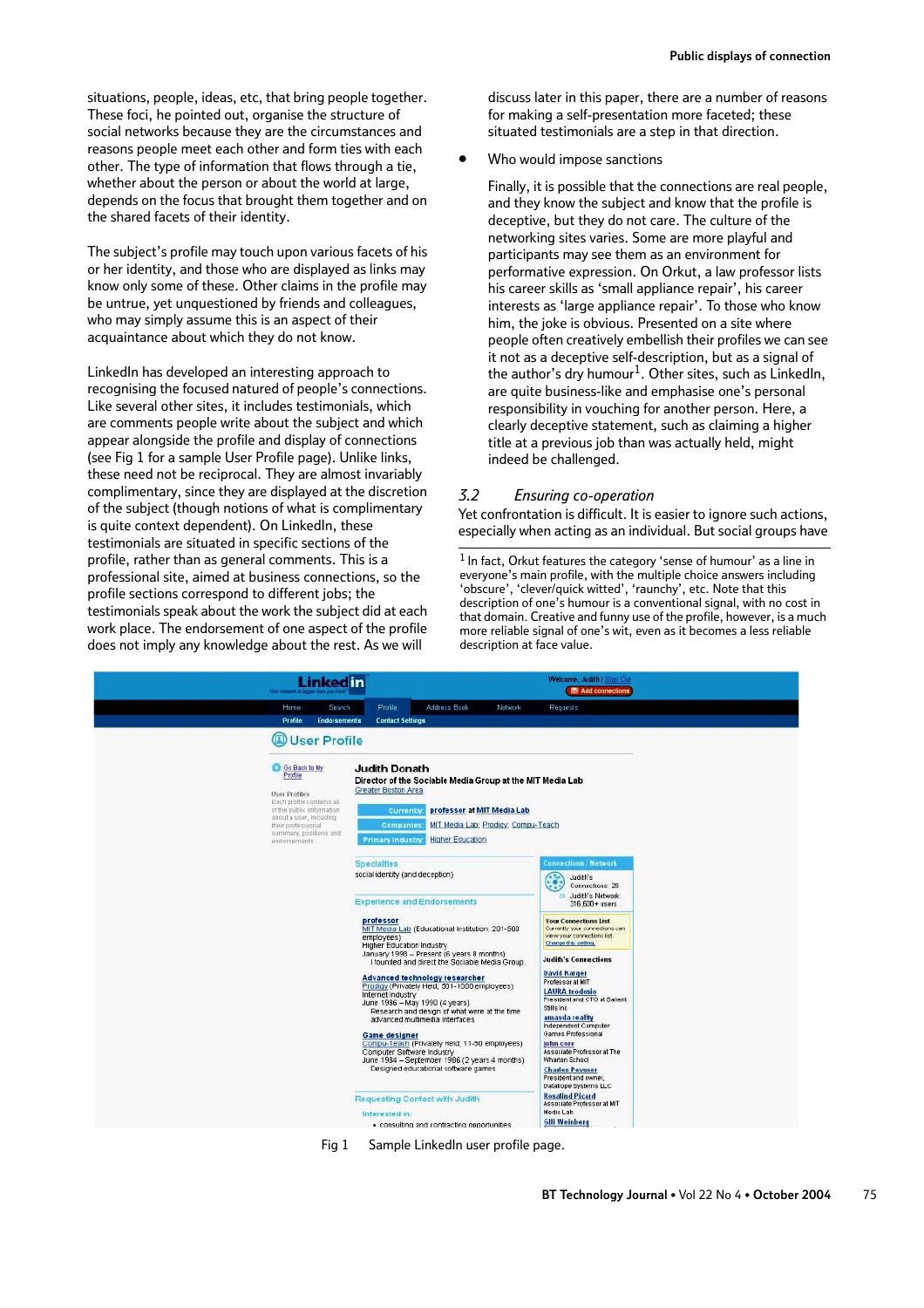considerable power in enforcing norms. The power of reputation to enforce co-operative behaviour lies not in confrontation with the subject, but in conversation surrounding him.

Displaying connections is a way of signalling a willingness to risk one's reputation. In the real world, as Burt [13] has pointed out, reputation is a powerful force in groups with dense affiliations. This can be due to repeated interactions we gather a reputation around our identity that, if good, is quite valuable and we benefit from continuing to act in ways that enhance that reputation. But it can also be due to having mutual acquaintances — he cites Granovetter who says that the 'mortification' at having mutual friends discover one's poor behaviour towards another friend is 'unbearable' [25]. A public display of connections, listed along with contact information, arguably provides all viewers of one's network site profile with a virtual set of mutual acquaintances.

# a public display of connections can help someone else establish that they are you

In the pseudonymous dating scene, a frequent complaint is that people act rudely towards each other in ways that they would not do to people they knew in a more integrated social environment. A common complaint concerns dates who break off communication with no explanation, as well as dates who behave boorishly in person. By publicly displaying connections, one provides others with a means of getting in touch with one's circle of friends and acquaintances. One is less likely to treat a date rudely when they are equipped with contact information for many of one's friends. Similarly, poor behaviour is a problem in many on-line discussion forums, where pseudonymity and disconnection provide cover for angry or malicious postings. Several of the social networking sites, such as Orkut and Tribe.net, include user created discussion forums. Here, the participants can be seen in the context of their on-line social network, a context that provides accountability.

The cost of this accountability is a reduction in privacy. The pseudonymous dating sites give people at least the illusion that none of their friends need know how much they would like to find a mate; the pseudonymous forums allow people to express opinions or ask questions on topics that they prefer their acquaintances not know. In the social networking sites, one acts in the company of friends and acquaintances. The security of the named and networked systems comes at the cost of reduced privacy.

The value of the display of connections for ensuring cooperation depends upon the type of connection they represent. If they are vague acquaintances, people known only in the context of the virtual world, there may be little repercussion for poor behaviour, even if the victim complains to the subject's list of contacts. Still, for many people, having bad things said about them, even to distant acquaintances,

would be painful and embarrassing. Knowing that everyone they interact with knows of and can communicate with a group of their acquaintances can influence their behaviour. The public display of connections places them in a still virtual, but now public, space.

#### *3.3 Identity theft*

The public display of connections can help verify that you are who you say you are. But it can also help someone else establish that they are you, too.

In the face-to-face world, people signal status and seek common ground by selectively divulging information about their own social network.

Name dropping is used to position oneself in a status hierarchy. People may claim connections to celebrities or other high-status people to raise their own status. Here, the goal is not to seek mutual acquaintances but to impress. Such claims to the proximity of fame are often questionable, for once the signaller ascertains that the receiver does not know the famous person he may feel free to make stronger claims of friendship, weaving them with unverifiable yet convincing details.

Name display is also used to discover whether there is a common bond between new acquaintances. People who lived in the same city or attended the same school may go through long lists of names seeking common ground. They find cues about the other's social position in both the lack and presence of mutual acquaintances. There is seldom a question of the veracity of the friendship claims to non-celebrities. If you do not know them, then my claim of friendship with them is meaningless to you and if you do know them, you will be able to easily discover that my claim is false.

Both of these displays of social connection rely on the premise that one's social network is, while not secret, not public either.

John Guare's play 'Six Degrees of Separation' [26], based on the true story of David Hampton [27], is about the power of name-dropping and deceptive display of social network information. The central character is an imposter, Paul, who manoeuvres his way into the lives of several wealthy families with the claim of a close connection to a very famous celebrity and by displaying detailed social network information about their children. Paul says he is the illegitimate son of Sidney Poitier. His listeners cannot directly corroborate or disprove his claim and they end up believing it both because of the wealth of details he supplies, all of which he was able to find in public documents, but also because of their own desire to believe it and to thus have this connection with fame. He becomes even more deeply enmeshed in their lives by saying that he attends Harvard with their children. He know all their children's names and information about them, and he also knows their children's friends and where they live and what they do; this is what gives him the greatest credibility. It turns out that he had acquired the address book of Trent, a friend of one of the children and had used this normally private information to weave a convincing but deceptive display of what he claimed to be his own network.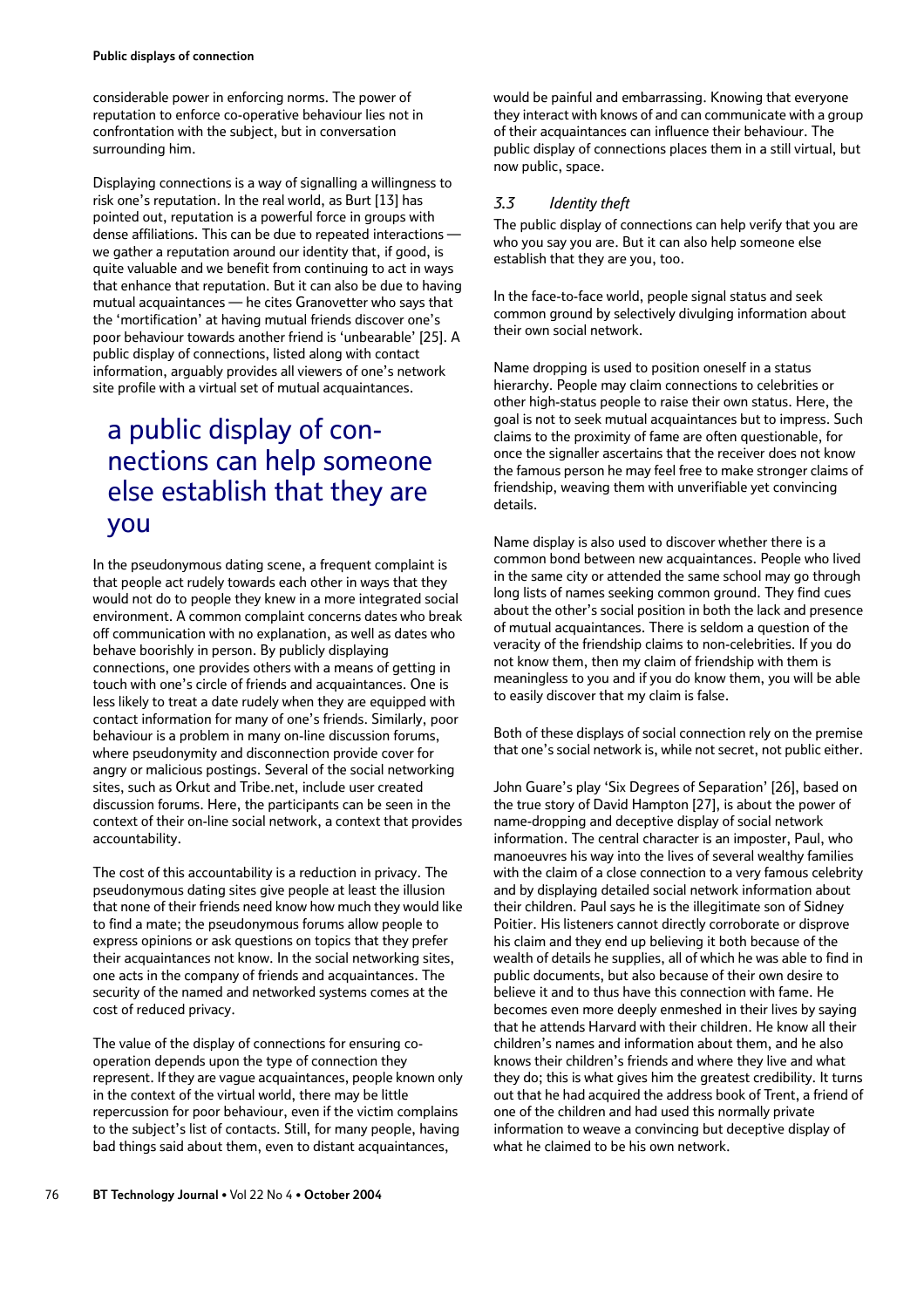Trent had fallen in love with Paul and was coaching him on upper class manners, and offered to provide him with information about all the people in the address book:

Trent: 'I don't want you to leave me, Paul. I'll go through my address book and tell you about family after family. You'll never not fit in again. We'll give you a new identity. I'll make you the most eagerly sought after young man in the East....

Trent: Paul stayed with me for three months. We went through the address book letter by letter. Paul vanished by the L's. He took the address book with him ...'

'Six Degrees of Separation' shows the power of social network display. Paul's knowledge of each person was minimal, but he was able to weave a convincing portrait of himself as a member of the group with a few well-chosen details about each.

Participants in social networking sites make this sort of information about their personal social world publicly available — an extensive list of their friends, with a wealth of detail about each individual. Perhaps one day if social network displays become ubiquitous, the signalling value of detailed social network information will decline. But that decline will only occur because the signal loses value through repeated deceptive use. In the meantime, users of on-line social network systems should be aware of the value of the data they are making available on-line — and of the ways that it can potentially be used.

### **4. Forming connections and combining contexts**

The main point of social networking sites is to help people make new connections. Underlying their model is the assumption that having a mutual acquaintance, or even just being connected via a chain of acquaintances, provides context for connecting.

This is born out in our everyday experience. When people meet, they often attempt to establish mutual acquaintances: 'Oh, you were in Colorado in 1997? Did you know so-and-so?' Finding a mutual acquaintance establishes common ground to whatever extent knowing that person defines a certain set of beliefs and interests, mutual acquaintanceship establishes that both people share some of these. Claiming to have close ties with the person makes it likely that many things are shared, disavowing close ties also provides key contextual information: 'Yes, but not well. He was part of that weird astro-therapy scene.'

*4.1 Forming connections around foci of interest* People can meet randomly in all kinds of ways. But to turn an encounter into a connection, there generally must be some common ground. Feld [10] used the term focus to refer to the situations, interests, and individuals, etc, that bring people together and shape the dynamics of network formation. Connections between people, he said, are often, but not exclusively, made through these foci. He characterised foci in terms of how constraining they are. People who share a highly

constraining focus, such as being in the same close-knit family, interact with each other frequently and are all tied to each other. People who share a lightly constraining focus, such as living in the same urban neighbourhood, may have only a slightly higher chance of interacting with and being tied to others with that focus. People form ties when they share a focus; the more constraining the focus and/or the greater number of foci they share, the more likely it is that they will form a tie.

A person can be a focus — people who host regular gettogethers of their various friends function this way. People on social networking sites are foci, bringing people together in a common list. Being on such a list is very lightly constraining; like sharing a neighbourhood, it brings only a minimally greater likelihood of interaction. Yet as one peruses the connection display of one's various acquaintances, it often happens that a particular person appears repeatedly — here, the connection is stronger, for multiple foci are shared, and the likelihood of making a real connection higher.

Connections are not just the natural effect of shared interests: people deliberately try to reconfigure the network in order to bring disparate acquaintances together: '[W]hen an individual is confronted with the typical situation of ties to disconnected others, he or she may try to change the situation by creating and/or finding a new focus around which to organise his or her joint activities with the others... Individuals are most likely to engage in such creative network manipulation in situations where relationships involve a high proportion of their time, effort and emotion, and where the relationships are based on compatible foci' [10]. Feld's conception of ties emphasises the cost of maintaining them, as well as the benefits that ensue from having them.

# we use time and space to keep incompatible contexts of our lives separate

For Feld, bringing one's friends together makes social life easier and more efficient; activities that used to sustain one group of friendships now sustain two. This is an important concept for social networking sites, for it posits a benefit to the person who serves as the introducer of two others. Some sites are designed to help users create foci. Tribe.net, for instance, encourages users to form topical discussion groups (i.e. tribes) and to invite people whom they would like to bring together, in the context of that topic, to join them.

### *4.2 Incompatible connections*

Feld is careful to always add the caveat that bringing people together is desirable only if the foci are compatible. His formal definition of compatibility is that it is the extent to which two foci are involved in similar interactions and activities, a somewhat bland description that sounds as if the worst that would happen should the two groups be introduced is mutual boredom. Yet in a parenthetical statement he gives as a more vivid example of incompatibility: '... a married man will be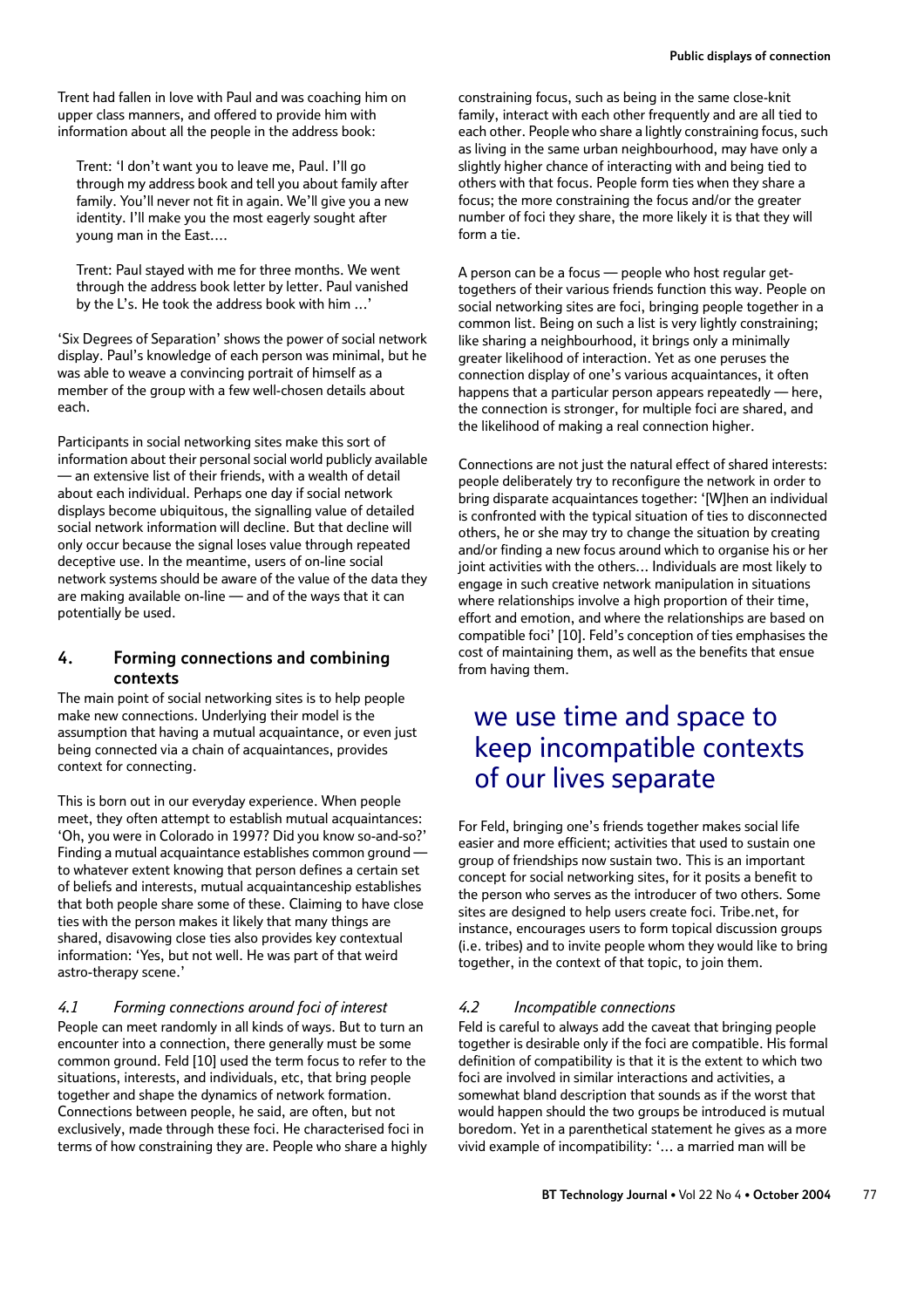unlikely to introduce his friend from the singles bar to his family or his work associates'.

In the physical world, we use time and space to keep incompatible contexts of our lives separate. We may choose not to introduce some acquaintances to each other and may carefully orchestrate our activities to prevent overlap. Of course, some chance encounters we would have preferred to avoid inevitably occur — you are running around a park playing silly games with your children, and run right into a colleague you have been trying to impress with your steely coolness; Goffman [28], who wrote extensively about the performance of identity, discussed the salvaging of such situations as the repair of face.

By making all of one's connections visible to all the others, social networking sites remove the privacy barriers that people keep between different aspects of their lives. One schoolteacher in San Francisco described the discomfort she felt as her high school students became involved with Friendster. She had originally joined with some friends, many of whom had created 'crazy, fun' profiles, including suggestive testimonials, risqué photographs, and references to wild times at the Burning Man festival. Friendster allows users to set who can see their profile — immediate friends, friends of friends, their friends, or everyone (see Fig 2 for a sample MyProfile page). She had set her profile to be viewable only by friends — but then was asked by one of her students to be a 'friend'. Although she could edit her own profile to be quite sedate, her friends' profiles were not. Accepting her student's friendship request would reveal her full network to her class, while saying 'no' felt rude and distancing. When people from different contexts in one's life meet, it is possible that the different facets of one's life will be revealed to each other. This need not involve explicit gossip or even any discussion of the common friend at all; sometimes simply encountering people from different aspects of someone's life can be quite revealing. The discomfort can be felt both by the performer caught in two roles and the observer. A posting in a discussion group on Tribe.net about social network sites says:

'My issue with Tribe is that the boundaries between personal and professional are TOO fuzzy. I want to get to the person, rather than to the pitch. On the other hand, I really DON'T want to know that the person I'm getting ready to do business with is in an open marriage and into kinky redheads. I don't want to see half-naked pictures of them from Burning Man. It's not that I'm a prude, or offended by that stuff in general, it's just not stuff that I want to have pushed on me when I'm talking business'.

One solution for the uncomfortable mixing of too heterogeneous a set of connections is for the sites themselves to be well-defined and limited contexts, places with a clear set of situational rules. LinkedIn does this by emphasising the business focus. The profiles are limited to material that is appropriate in a business setting and every aspect of the interface encourages a relatively impersonal style of interaction. Such an approach is less likely to be successful in the social sites, however. There would need to be a vast Balkanisation in which each group with incompatible mores

made its own site. This would also be counterproductive, as the creation and strengthening of heterogeneous ties, when they are not actually incompatible, is one of the key benefits of these sites. It is, however, possible to design social networking sites that allow for contextual privacy.

For example, today some sites allow users to designate that some information will be seen by everyone and some only by people within a particular degree of connection. On Orkut, one can decide whether everyone, or just immediate connections, can see information such as birthday or sexual preference. However, connection degree is a very broad classification — it does not allow you to make any distinctions among the people you are linked to.

A more promising design solution is the ability to define a set of categories and designate each person as a member of one or more of these categories. One could then set which sections of one's profile or people in one's network were for viewing by particular acquaintances. Thus, to close friends one might still show everything, but one could have a category of 'work colleagues' who would see only work related information, and not be made aware of the more outrageous connections. This faceting of profile and network would not be apparent to anyone unless two people sat down and compared what each could see of a third; that is analogous to real world situations in which two people discuss a third whom they each know in a different context. One could readjust what people saw as relationships and individuals grew and changed. A friend who starts off with a fairly innocuous self-presentation might be made visible to all friends. But if he then chooses to use his profile to make extremist political statements that one disagrees with, he could be made visible as a connection only to, say, other friends who are very politically engaged or to close friends with whom everything is shared; to the rest, the friendship would not be advertised. The ability to make one's network display nuanced and adaptable could be an important piece in making social networking sites more generally useful.

#### **5. The expanding network**

The great exhortation of the social networking sites is to 'grow your network now!' Meet new people, form new connections. The goal is ever increasing social girth. The networking sites make it much easier to form some kind of connection with other people. On many of them, a simple click on the profile of a person who intrigues you is all that it takes to launch an email to them, stating that you would like to be their 'friend' or 'connection'. But what is our ability to sustain larger networks? The emphasis of the networking sites is on network growth, but the cost of maintaining large numbers of ties is not addressed. Can new communications technologies expand the number of people we can keep track of as friends? Having a meaningful conversation with 500 friends would be very temporally costly — but does sending a mass e-mail to all of them in any way substitute for that bonding experience?

Wellman [5, 6] emphasises that network structures vary considerably, both from culture to culture, and from person to person. In some societies, one's personal network is essential for obtaining the necessities of daily life, including access to health care, work, repairs, etc. In others, such as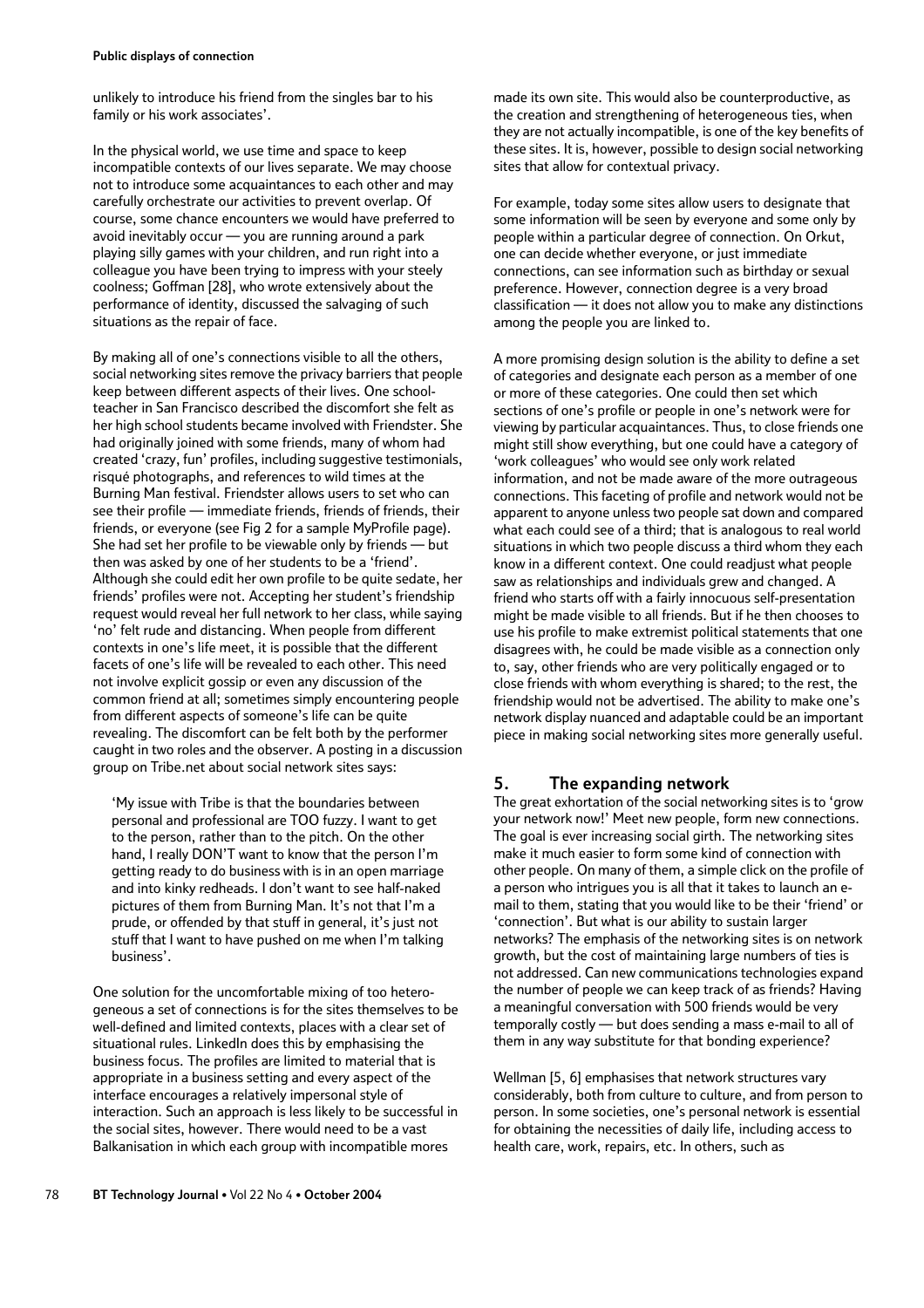### $\mathbin{\odot}$ friendster. $^{{\tt beta}}$

Home I Karike I Gallery I Messages I Events I Shopping I Help I Log Out

| <b>Welcome Zephorial</b>                                                   |                                                                                                                                                                                                                                                                                                                                                                                                                                                                               | <b>My Profile: [Edit Profile]</b>                                                                                                                                                                                                                           |  |
|----------------------------------------------------------------------------|-------------------------------------------------------------------------------------------------------------------------------------------------------------------------------------------------------------------------------------------------------------------------------------------------------------------------------------------------------------------------------------------------------------------------------------------------------------------------------|-------------------------------------------------------------------------------------------------------------------------------------------------------------------------------------------------------------------------------------------------------------|--|
|                                                                            | Gender:                                                                                                                                                                                                                                                                                                                                                                                                                                                                       | Female                                                                                                                                                                                                                                                      |  |
| <b>Edit Profile</b><br><b>Edit Photos</b>                                  | <b>Interested in</b><br><b>Meeting People for:</b>                                                                                                                                                                                                                                                                                                                                                                                                                            | Dating, Serious Relationship (Women and<br>Men).<br>Friends, Activity Partners                                                                                                                                                                              |  |
| <b>Edit Friends</b><br><b>Edit Testimonials</b>                            | Status:                                                                                                                                                                                                                                                                                                                                                                                                                                                                       | Single                                                                                                                                                                                                                                                      |  |
|                                                                            |                                                                                                                                                                                                                                                                                                                                                                                                                                                                               | 25                                                                                                                                                                                                                                                          |  |
|                                                                            | Age:<br>Occupation:                                                                                                                                                                                                                                                                                                                                                                                                                                                           | social networks researcher                                                                                                                                                                                                                                  |  |
|                                                                            |                                                                                                                                                                                                                                                                                                                                                                                                                                                                               |                                                                                                                                                                                                                                                             |  |
|                                                                            | Location:                                                                                                                                                                                                                                                                                                                                                                                                                                                                     | San Francisco, CA                                                                                                                                                                                                                                           |  |
|                                                                            | Hometown:<br>Lancaster, PA                                                                                                                                                                                                                                                                                                                                                                                                                                                    |                                                                                                                                                                                                                                                             |  |
|                                                                            | Interests:                                                                                                                                                                                                                                                                                                                                                                                                                                                                    | people watching, intellectual culture, books,<br>buddhism, computer-mediated<br>communication, social networks, technology,<br>stomping                                                                                                                     |  |
|                                                                            | <b>Favorite Music:</b>                                                                                                                                                                                                                                                                                                                                                                                                                                                        | psytrance/goa/trance [Infected Mushroom,<br>Son Kite Iboga/Digital Structures],<br>downtempo, Thievery Corporation, Ani<br>Difranco, Erin McKeown, Ween, White Stripes                                                                                      |  |
|                                                                            | <b>Favorite Books:</b>                                                                                                                                                                                                                                                                                                                                                                                                                                                        | Authors: Erving Goffman, Stanley Milgram,<br>Jeanette Winterson, Eric Schlosser, Leslie<br>Feinberg, Dorothy Allison, Italo Calvino                                                                                                                         |  |
|                                                                            | <b>Favorite TV Shows:</b>                                                                                                                                                                                                                                                                                                                                                                                                                                                     | ?TV?                                                                                                                                                                                                                                                        |  |
|                                                                            | <b>Favorite Movies:</b>                                                                                                                                                                                                                                                                                                                                                                                                                                                       | Amelie, Waking Life, Tank Girl, The Matrix,<br>Clockwork Orange, Koyaanisgatsi                                                                                                                                                                              |  |
| [Edit Photos]<br>My Friends: (196) [Edit Friends]<br>[See all 196 Friends] | <b>About Me:</b>                                                                                                                                                                                                                                                                                                                                                                                                                                                              | [Some know me as danah] I'm a geek, an<br>activist and an academic, fascinated by people<br>and society. Buzzwords that pervade my<br>current existence: context, social networks,<br>identity management. My musings:<br>http://www.zephoria.org/thoughts/ |  |
| Vagina<br>Carson<br>Mike<br>Ken<br>Scott                                   | Who I Want to Meet:                                                                                                                                                                                                                                                                                                                                                                                                                                                           | Someone who makes life's complexities seem<br>simply elegant. A partner in crime with an<br>intellectual bent and a passion for creating<br>change.                                                                                                         |  |
| Paul<br><b>Heather Mary Magdalene</b><br>Cari<br>Loren                     | <b>Testimonials: [Edit Testimonials]</b>                                                                                                                                                                                                                                                                                                                                                                                                                                      |                                                                                                                                                                                                                                                             |  |
|                                                                            | SlowDuck, 07/30/2003:<br>danah: an inspirer, a mover, a true near-life experience.                                                                                                                                                                                                                                                                                                                                                                                            |                                                                                                                                                                                                                                                             |  |
| [See all 196 Friends]                                                      | vered, 07/22/2003:<br>i first saw danah across the room - gushing energy and<br>life through wild arm gestures and crazy pink and blue<br>hair. v-day brought us together years later, and I've<br>never ceased being amazed and awed by her loyalty,<br>unapologetic determination, visionary outlook on life,<br>(seeming :- p) expertise on every subject on earth and<br>beyond, and unwavering need to party. hard! harder! oh<br>yeah baby! love and miss you d, love v |                                                                                                                                                                                                                                                             |  |
|                                                                            | Miriam, 06/01/2003:<br>I wish I could take this woman and put her in my pocket.<br>Then we'd be together everywhere and we'd never lose<br>touch. Plus it would be infinitely entertaining.                                                                                                                                                                                                                                                                                   |                                                                                                                                                                                                                                                             |  |
|                                                                            | Scott, 05/11/2003:<br>see this girl danah? see danah doing a dozen things at<br>once with elegance and heart? see the social network<br>ties flowing from out her body digital, reproducing and<br>ramifying thru the new ecology, finding you, loving you,<br>inspiring you, feeding you? see ze seeing you see?                                                                                                                                                             |                                                                                                                                                                                                                                                             |  |

Fig 2 Sample Friendster profile page.

contemporary urban North America, the close personal network often focuses on domestic life, providing companionship and emotional support. Ties have many characteristics: the context in which they formed, the frequency of contact, the closeness of the relationship. Individuals also have a wide social variability across characteristics such as gregariousness, range of interests, available time, resources, etc. To understand an individual's network-based social situation is necessary to look beyond just their immediate structure. Two people who each have a network consisting of a few close ties can have structurally quite different access to information and support. One whose

network is composed of ties within a single dense cluster is likely to have more support, but less access to information than one whose ties are to busy people who themselves have large, heterogeneous networks.

For this discussion, we will use a simplified typology of strong and weak ties and their effect on support and information flow. Strong ties, the kinds of ties that exist among close friends and families, the kinds of ties that connect dense clusters, are, in general, good sources for social support. Such ties can be costly to maintain, requiring much time and attention. Strong ties generally feature frequent contact,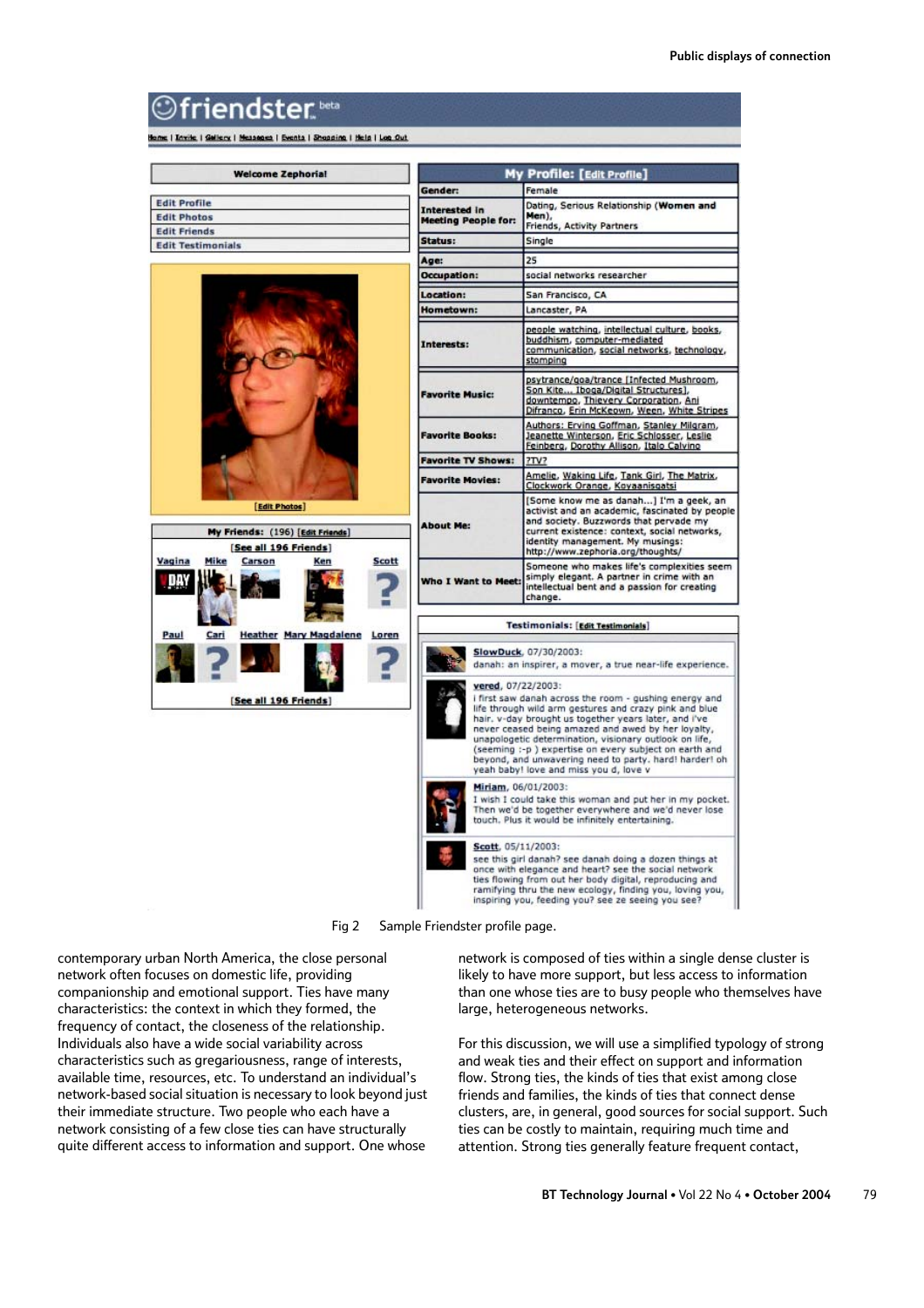multiple foci, and are found in dense networks. A person who is a member only of a densely linked group will be privy to all the information that flows through that group, but is limited to the opportunities present in that cluster. Weak ties, the kinds of ties that exist among people one knows in a specific and limited context, are good sources for novel information. Such ties often bridge disparate clusters, providing one with access to new knowledge [13]. Weak ties can be less costly to maintain, and a person who has many weak yet heterogeneous ties has access to a wide range of information and opportunities (see Wellman and Potter [5], Wellman and Gulia [6], Burt [13], Granovetter [25, 29] and Lin [30] for more detailed models of social networks).

Wellman observed that a typical personal network included 3—6 very close and intimate ties, 5—15 less close but still significant and active ties, and about 1000 more distant acquaintances. People have made connections all along this continuum via social network sites. There are people who have ended up married to someone they met via such a site, thus making a very close connection. Especially for people whose local network is limited (such as someone who has recently moved to a new city), the networking sites provide a useful service, helping them find new friends and community. In many cases, the resulting personal network is similar to the sort of network they would have had had they met through more traditional means. There are also people who use the networking sites to make a very large number of new connections — connections made more quickly, for less cost and in much greater numbers than is commonly done. It is this phenomenon that we will examine here.

We hypothesise that the number of strong ties an individual can maintain may not be greatly increased by communication technology (although such technologies may decrease the importance of physical proximity [6, 29]), but that the number of weak ties one can form and maintain may be able to increase substantially, because the type of communication that can be done more cheaply and easily with new technology is well suited for these ties. If this is true, it implies that the technologies that expand one's social network will primarily result is an increase in available information and opportunities — the benefits of a large, heterogeneous network [25, 31].

Given that benefit, is there any reason not to grow one's network as large as possible? Certainly there are participants on these sites whose goal is to build huge personal networks, for a variety of reasons. For some amassers of giant networks they are an end in themselves. On Friendster, which provides personal network counts showing how many 1st, 2nd, and 3rd degree connections one has, people made a game of collecting as many connections as possible. One user said, 'What else is the site good for? It's not like you can do anything there besides look at the number of people in your network.' These energetic collectors of links were often referred to as 'Friendster whores', a pejorative term that was sometimes used self-mockingly, but also reflects the negative reaction of people who realised that an invitation to join someone's network of friends arrived not because they were perceived as an interesting or desirable person, but simply as an addition to a collection of links, one among hundreds. For other extensive network builders, the network is a means to an end. One participant on LinkedIn with over 3500 connections says in his profile: 'You just clicked through to the most active networker in London, the UK and aiming to be the most connected person in the world by 2050 when I reach 86 years of age.' His business is social networking and he claims to have found numerous associates through his LinkedIn network; testimonials describe him as acutely gregarious.

For the wholesale collectors of links, the 'Friendster whores', the benefit of creating a huge network was the game — the challenge and competition. But what about the more serious network builders? What benefits do they derive from amassing big sets of links? For some, the sites function as an awareness tool, a way to be reminded of friends and acquaintances. For others, the sites — as promised — provide opportunities to find information, dates, and jobs. These are the people who are using these sites as exploratory vehicles for navigating an extended social network.

The cost of growing a network varies from site to site. The more socially oriented sites, such as Orkut and Friendster, make adding new connections very easy: just click on a link and a message is sent with the connection request; one can optionally add a message to the request. LinkedIn makes this process a bit harder, by requiring the requestor to provide the desired connection's e-mail address, as proof that he or she knows the person (or has been able to find it through Google). Otherwise, LinkedIn will facilitate an introduction. Here, one supplies a note explaining why the connection is desired, and LinkedIn will forward it along the chain of connections reaching from requestor to target. Each of those people must read the request and forward it on with their approval or the connection is not made. Everyone is paying a cost in time and energy; furthermore, they are paying a cost in terms of social favours. Each person is requesting a favour of the person above. The initiator stands to gain a desired connection but the benefit to the intermediaries is less clear. It is important that the requestor make a compelling case for the introduction, something that will make the intermediaries feel that they are doing the recipient a favour, rather than using up some of their own good will with the recipient for the benefit of an unknown requestor. By adding these costs into the process of making connections to unknown people, LinkedIn makes the display of connections more significant — either they are known to each other, or some higher cost has been paid for the connection. Furthermore, LinkedIn members are reminded in the connection request e-mail that they may be asked to vouch for the person who is making the request, a reminder that accepting a connection is an implicit endorsement. A large network will engender numerous connection requests; here, connectivity has a cost.

### networking sites streamlines the introduction process, but at a cost

It is interesting to note that even though the cost of making connections is higher on LinkedIn than on the social sites, the large-scale network builders on LinkedIn have far more links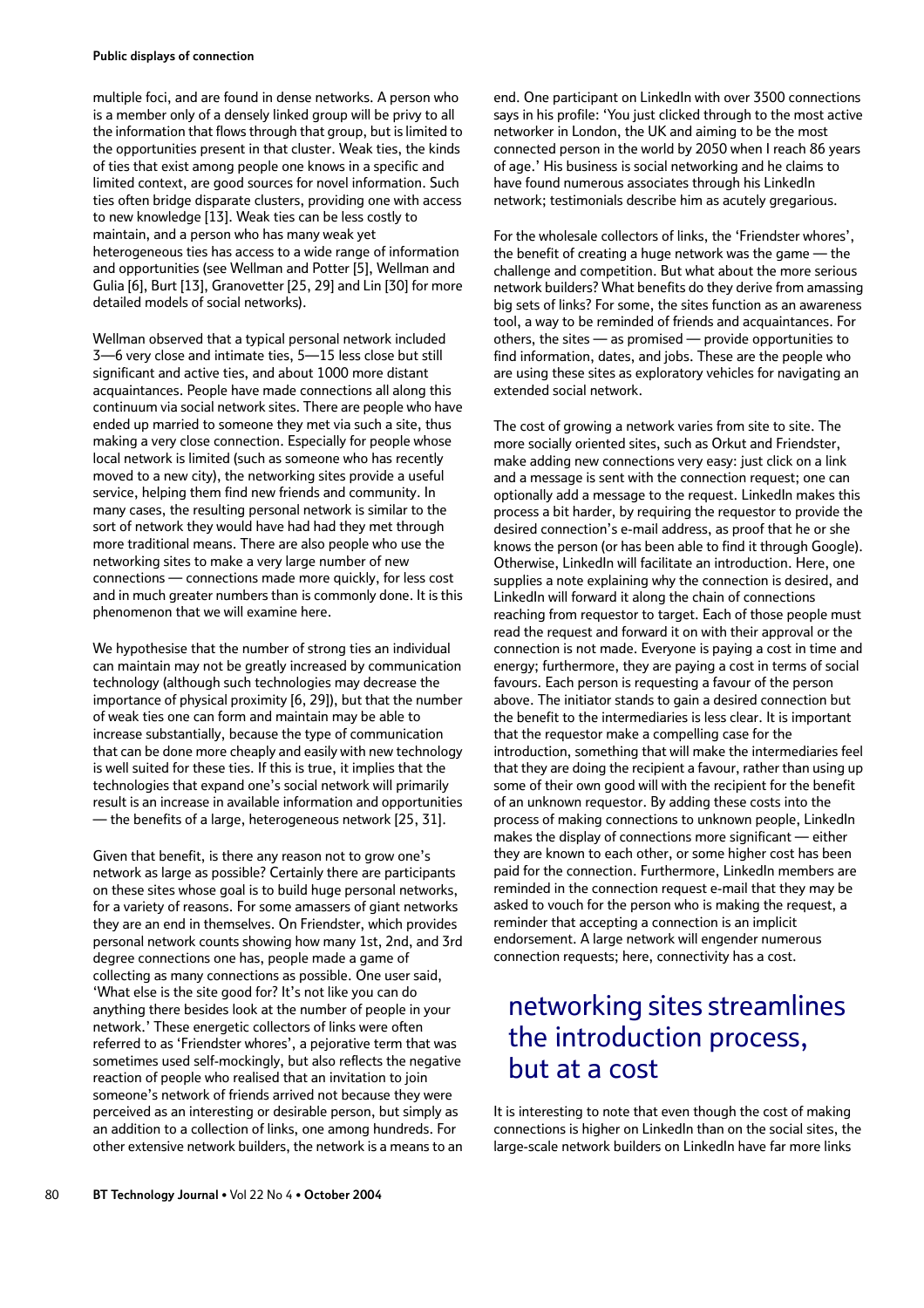than the top participants in Friendster and Orkut. Presumably, the benefit of having a large network here outweighs the cost.

Being the bridge between two otherwise disconnected people or groups is a strategically important role [13], particularly if there is valuable information or opportunites to be shared between them. The bridge, being connected to these disparate groups, has access to a broad range of information. And, the bridge may be seen as valuable for the connections he or she can make. In the traditional realm of personal interaction, being the bridge requires considerable output in time and energy to maintain a heterogeneous network, to transmit information and to make introductions. Networking sites streamlines much of this process, but does the loss of the cost paid in personal interaction devalue the structure? A truly personal request is enmeshed in a complex weave of social obligations, but a semi-automated one, freed from this entanglement, may in the end feel more like spam.

## the socially promiscuous networker could be the unwitting conduit of the next generation of spam

Indeed, that has been a problem with some of the more socially oriented sites. Orkut and others make it possible to broadcast messages to one's network of friends and friends of friends. In theory, this is a wonderful idea. Everyone has had situations where they needed something — a babysitter, an apartment — and asked everyone they could for leads. The networking sites make it possible to do this with just a click and a note. Then again, by making the process so low cost, the value of asking people with whom one is at least indirectly connected is lost. We look to our network of connections for favours such as apartment leads not because they are the people most likely to know about these things, but because they are the people most likely to want to help us. We may feel obligated to help out a friend, or by request, the friend of a friend, in a way we may not feel towards an unconnected stranger. When the ties are too loose, when their cost is too low, their function as the distinction between connection and stranger is lost.

It is possible to imagine a scenario in which social networking software plays an increasingly important role in our lives. For instance, e-mail is becoming increasingly unusable as spam fills inboxes, keeping one step ahead of the filtering heuristics. Perhaps a social network based filter is the solution — e-mail from your connections would always go through, and perhaps from the next degree out. Anyone else would need to go through a chain of connections to reach your inbox (or at least, to reach it with the seal of approved non-junk). Here we see again the balance of growth versus boundaries. A larger network lets you be more easily reachable, and connections who themselves are highly connected bring more opportunities for easy contact — or for renewed junk mail. The socially promiscuous networker who happily accepts every connection request could easily be the unwitting conduit of

next-generation spam. Here, one might choose to limit one's connections to people who in turn chose their connections carefully — thus making indiscriminate connections costly in terms of opportunities lost in what might be preferred connections.

Networks are the extension of our social world; they also act as its boundary. We may use the network to extend the range of people we can contact; we may use it to limit the people who can contact us. Most of the networking sites so far are designed to grow networks, not limit them. Yet costs and limits can add value. The expenditure of energy to maintain a connection is a signal of its importance and of the benefits it bestows.

### **6. The evolution of social networking sites**

Social networking sites are booming. Many have received venture funding and there are numerous enthusiastic reports that cite them as the next great wave in technology, business and/or social life. Yet, there are also signs that social networking, at least in its present incarnation, may be more craze than lasting revolution. The early and once enthusiastic users of these sites are frequently quoted as saying that they are 'over', that once one has amassed a big collection of 'friends' there is really nothing to do on the sites, and that they have ceased using them. This is a typical fashion diffusion pattern. The innovators lead, then when the rest imitate, it is time for differentiation. This has been happening among these sites, as users moved from Friendster to Tribe.net to Orkut, but will at some point the fashion that is over be the sites themselves? Or will they play an increasingly important role in defining one's personal on-line neightbourhoods?

#### **References**

- 1 Orkut http://www.orkut.com/
- 2 LinkedIn http://www.linkedin.com/
- 3 Spoke http://www.spoke.com/
- 4 Friendstar http:/www.friendster.com/
- 5 Wellman B and Potter S: 'The elements of personal community', in Wellman B (Ed): 'Networks in the Global Village', Boulder, CO, Westview Press (1999).
- 6 Wellman B and Gulia M: 'The network basis of social support: A network is more than the sum of its ties', in Wellman B (Ed): 'Networks in the Global Village', Boulder, CO, Westview Press (1999).
- 7 Tribe.net http://www.tribe.net/
- 8 Ryze http:/www.ryze.com/
- boyd d: 'Friendster and publicly articulated social networks', Conference on Human Factors and Computing Systems (CHI 2004), Vienna, ACM (April 2004).
- 10 Feld S L: 'The focused organisation of social ties', American Journal of Sociology, 86, No 5, pp 1015—1035 (March 1981).
- 11 Bloch F, Rao V and Desai S: 'Wedding celebrations as conspicuous consumption: signaling social status in rural India', Journal of Human Resources (forthcoming 2004).
- 12 Csikszentmihályi M and Rochberg H: 'The meaning of things', Cambridge, University of Cambridge Press (1981).
- 13 Burt R: 'The social capital of structural holes', in Mauro F and Guillén R C, England P and Meyer M (Eds): 'New directions in economic sociology', Russell Sage Foundation (2002).